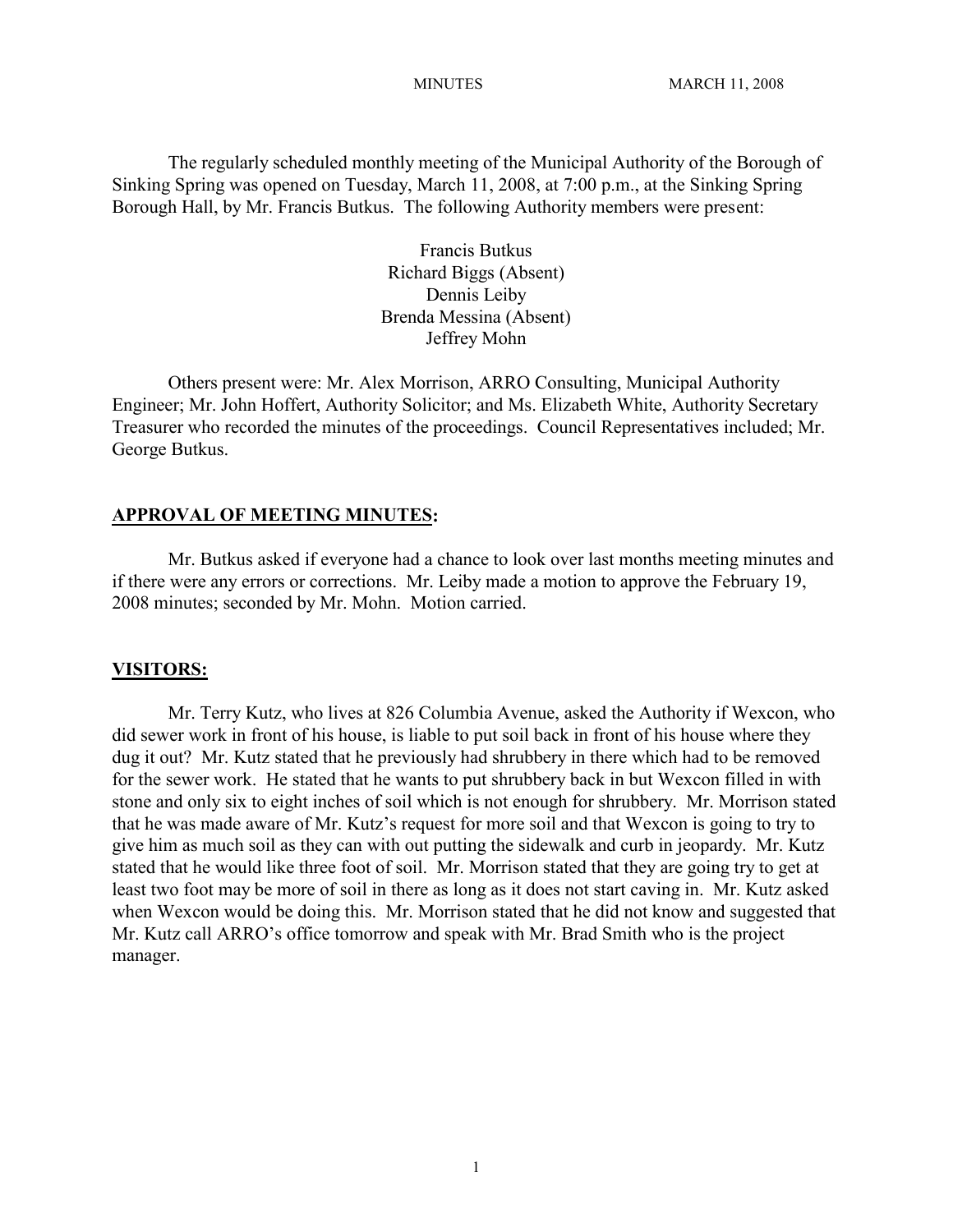### **ENGINEERS REPORT:**

Mr. Morrison presented the Engineers Report dated March 11, 2008. Copy attached.

#### Sewer System Infiltration and Inflow Project:

Mr. Morrison stated that the project is nearing an end. He stated that both contractors have completed their work except for final restoration.

He mentioned that there is an issue regarding some of the laterals. He stated that we proposed to repair the laterals with grout. He stated that the cast iron pipes are so corroded that the balloon that pushes the grout into the joint would not hold air and because of that there are about fifteen locations that we could not repair. He stated that they got a price from Wexcon of \$8,000.00 to repair one location. He mentioned that he has that change order tonight but stated that ARRO recommends that the Authority not sign it and that we step back and consider each lateral individually and treat them as a separate contract or a repair in some other fashion.

Mr. Morrison mentioned that approximately 136,650 gpd of I & I was addressed by the repairs that were completed. He also mentioned that these laterals that can not be repaired as we would have liked account for about 33,550 gpd.

Mr. Morrison mentioned that there is another issue that we will need to consider as we move forward. He stated that we repaired our portion of the lateral to the edge of the right of way on Broad Street. He stated that there is still water coming in those laterals and any leaks now would be in the home owners facilities and we are going to have to decide what we are going to do with that. Mr. Butkus stated that he believes that we should televise it so that we can make the homeowner aware of the problem. He stated that we had a problem like that on Park Avenue. He also mentioned that in some of the older homes, we have found that the rain leaders are tied into the sewer lines.

Mr. Morrison stated that if the Authority is in agreement then we will proceed with analyzing the laterals individually, take pictures of the leaks and write letters to the home owners.

Mr. Morrison mentioned that Wexcon has submitted Pay Application #2 in the amount of \$23,309.69 which ARRO recommends payment of. Mr. Mohn made the motion to approve Wexcon's Pay Application #2 in the amount of \$23,309.69; seconded by Mr. Leiby. Motion carried.

#### Mountain Home Road Sanitary System Additions Project:

Mr. Morrison mentioned that the contractor is waiting for PP&L to connect the power to the pump station so that they can start up the pumps and operate the system. He stated that unfortunately PP&L is taking their time getting out there. He stated that as a result of that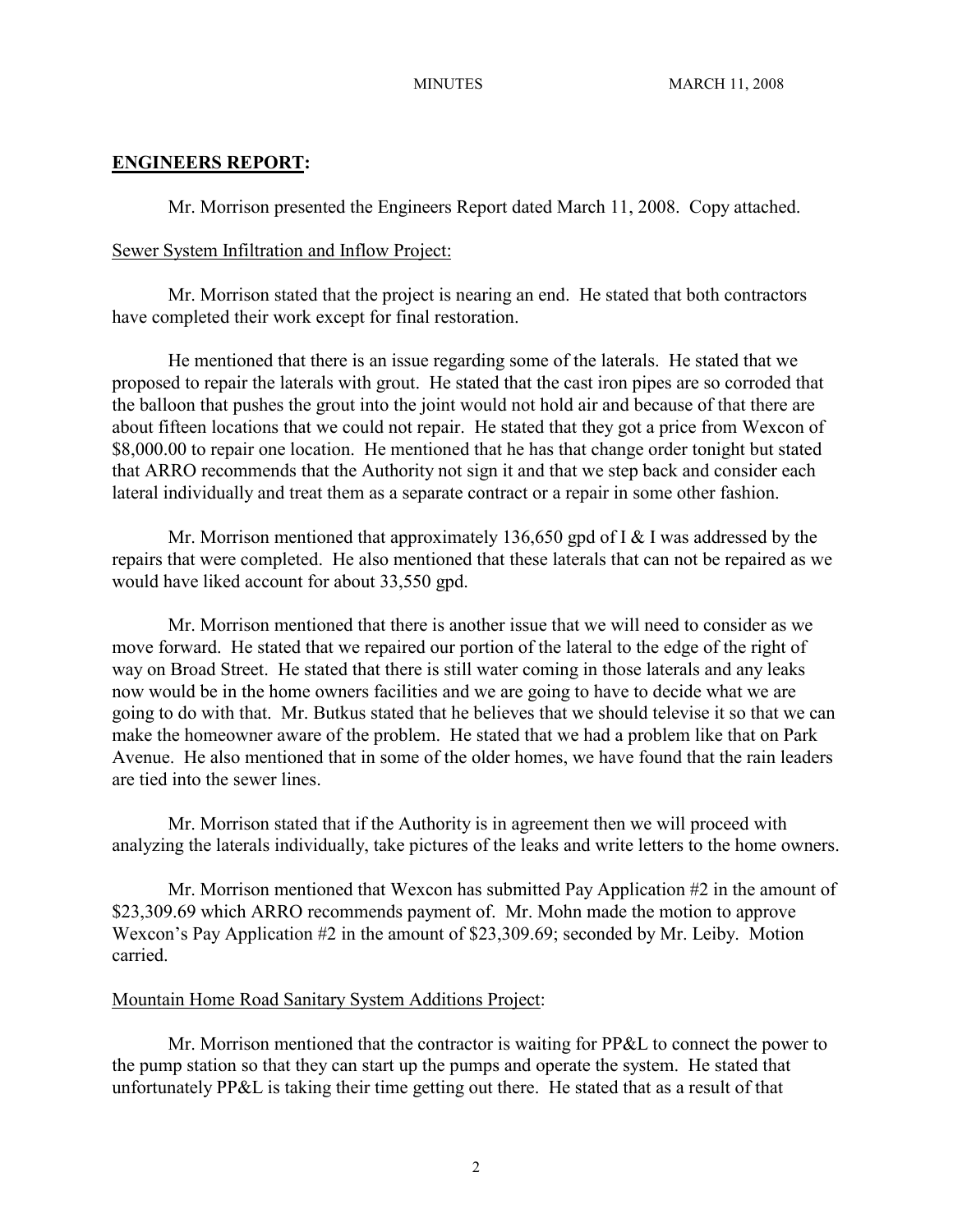# **ENGINEERS REPORT: (Cont.)**

### Mountain Home Road Sanitary System Additions Project: (Cont.)

E. Kuser Inc. has submitted a thirty day time extension for approval this evening. Mr. Morrison stated that ARRO does recommend granting the time extension. Mr. Leiby made the motion to accept the time extension; seconded by Mr. Mohn. Motion carried.

Mr. Morrison mentioned that E. Kuser, Inc. has submitted Payment Application No. 3 in the amount of \$131,580.31 and that ARRO recommends payment. Mr. Mohn made a motion to approve the payment of \$131,580.31 to Kuser; seconded by Mr. Leiby. Motion carried.

### Wastewater Treatment Plant Project:

Mr. Morrison mentioned that as the Authority is aware ARRO has done the study. BCM has prepared a letter report which went to the Borough. He stated that the Borough is still reviewing that report. He stated that it is his understanding that they have approved portions of the project. He mentioned that ARRO has continued with the design and in part that design included soil borings out at the plant which are being done.

### Traditions at Sinking Spring Development:

Mr. Morrison mentioned that engineers for Stackhouse Bensinger have been in discussion with Mr. David Schlott Jr. of ARRO regarding some of the sewer lines. He stated that they have requested the ability to modify some of their drawings based on those discussions and they will resubmit those drawings. He stated that upon obtaining those resubmitted drawings a formal review will be completed.

Mr. Butkus asked for clarification. He wanted to know if the drawings they are talking about are for the parallel line or the interceptor connector. Mr. Morrison stated that it would be a parallel sewer on the other side of the ditch but also ties in to our pipe. Mr. Morrison mentioned that we wanted to bring that line all the way up to Penn Avenue, but there are some very large storm water drains that we probably can not cross. He mentioned that we will have to go back out to Broad Street and out to Penn Avenue that way.

# Infiltration and Inflow Study:

Mr. Morrison mentioned that not much has happened with this. He stated that the final amounts are being calculated.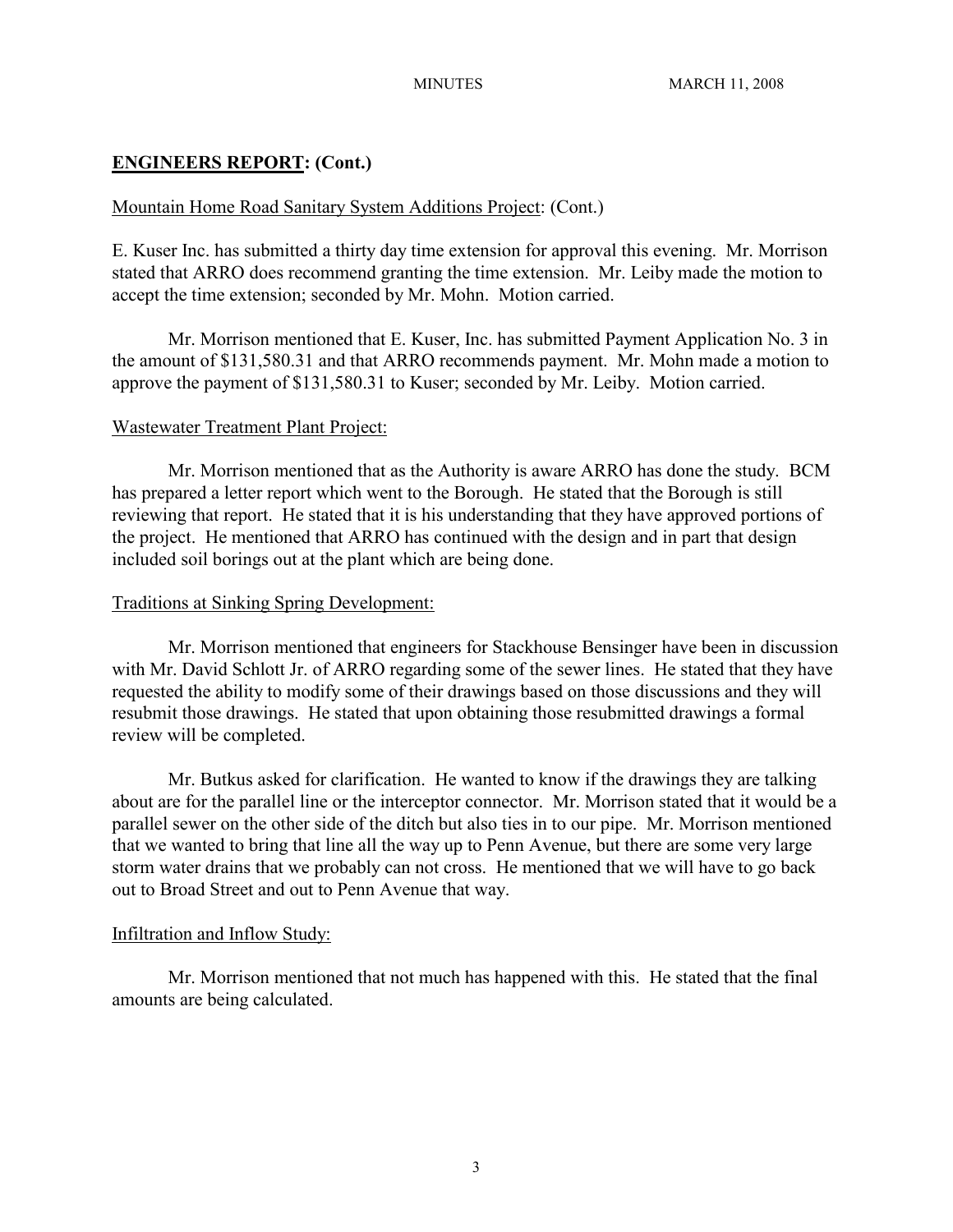# **ENGINEERS REPORT: (Cont.)**

#### Sewer System Capacity Limitations:

Mr. Morrison stated that Alcon has provided additional information regarding the history of expansions at their facility. He stated that they have scheduled a meeting with Alcon representatives for tomorrow at 1:30 p.m. to further review those issues. He mentioned that Alcon has significantly reduced their flow but even with those reductions it has not relieved our sewer lines sufficiently to add enough additional capacity in those lines.

Mr. Morrison mentioned that we had discussed the concern with properties in the borough having a change of use and the Authority not being made aware. He stated that the Borough is considering adding a few lines to the building permit application form that would ask those questions. He stated that there is a meeting scheduled with Borough staff to pull this together and open the lines of communication so that when someone tries to pull a building permit that is going to create additional flow the Authority will be made aware of it.

# **JOHN HOFFERT:**

Mr. Hoffert stated that he wrote the letter to Mr. Wenrich, Council President, concerning the Study Committee. Mr. Hoffert read the letter to the Authority.

# **FRANCIS BUTKUS - CHAIRMAN:**

Mr. Butkus mentioned that the attorney for the Wilson School District attended last months meeting. Mr. Hoffert stated that we provided him with the information that he requested. Mr. Hoffert mentioned that Mr. Kalyan also sent a letter to Ms. White asking for information in regards to the right to know act. Ms. White stated that she responded to his letter stating that he was welcome to come in and go through the records and that he should call to set up a time. Mr. Hoffert also mentioned that Mr. Kalyan sent a letter to Lower Heidelberg requesting information concerning their reserve capacity. He stated that he did not see where Lower Heidelberg responded to that request. Mr. Butkus stated that Mr. Fitzpatrick addressed part of that at last weeks Council Meeting. He stated that the number he used at last months Authority meeting was over 100,000 gpd and the number Mr. Fitzpatrick came up with 134,000 gpd of reserve capacity.

Mr. George Butkus mentioned that Mr. Fitzpatrick's number is based on what they were sold minus what is currently flowing to us. He stated that some of that reserve may be already allotted to somebody which we would not know. Mr. Hoffert stated that if those numbers are correct then they should have sufficient capacity to give to the school. Mr. Butkus asked if Lower Heidelberg's Chapter 94 and 537 shouldn't show that? Mr. Morrison stated that their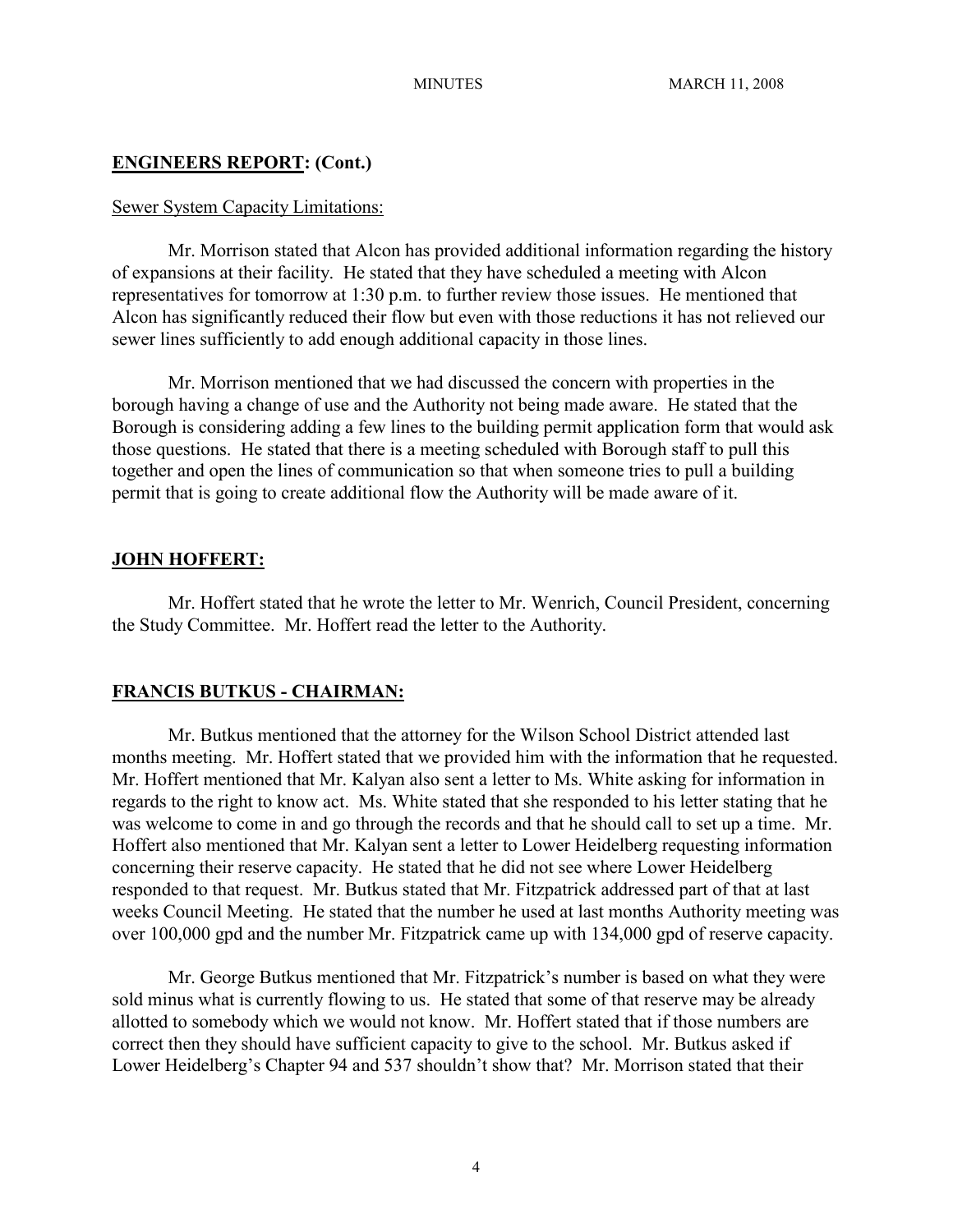## **FRANCIS BUTKUS - CHAIRMAN: (Cont.)**

Chapter 94 Report should show any projected EDU's so if they sold some of that off for some proposed developments it should be shown on the report.

Mr. Hoffert asked if he should contact the attorney representing the School District to see if they have received a response from Lower Heidelberg. Mr. Butkus stated that it would be a very good idea. Mr. Hoffert stated that he would follow up on that tomorrow and let Ms. White know what he finds out.

Mr. Butkus asked Mr. Hoffert if he had spoken to Ms. Heidi Masano. Mr. Hoffert stated that he had not spoken to her about anything to do with the Authority. Mr. Butkus mentioned that he understands that there is some talk in South Heidelberg that they may be entertaining the idea of totally withdrawing from our system. He stated that he wonders if their engineer and Ms. Masano are aware of the fact that to do so would almost guarantee that they would have to build a pump station to pump their flow out of our pipe. He stated that they have three points of connection into us. Mr. Morrison stated that it would take some consideration because typically once you have connections into your system you would not normally release them because they are rate payers and they are figured into the cost of operation part of which is debt service. He stated that maybe any future connections might be considered. Mr. Butkus wondered what kind of misinformation they are getting. Mr. Butkus corrected himself and stated that he believes that they have four lines that come into us and not three. Mr. Hoffert stated that he will call Ms. Masano and discuss this.

Mr. Leiby asked if we could ask Lower Heidelberg who they have sold capacity to that is in reserve right now. Mr. Morrison stated that he believes that is some of the information they do provide for the Chapter 94 Report. He stated that it is not detailed but it should show the number of units connected and the number of proposed units.

Mr. Butkus asked if ARRO was preparing our Chapter 94 Report. Mr. Morrison stated that they were and that it is due by March  $31<sup>st</sup>$ . He stated that they are working with Miller Environmental and gathered information on the Authority's behalf and solicited information from the neighboring municipalities.

#### **APPROVAL OF BILLS:**

Mr. Butkus stated that we have five bills from ARRO Consulting totaling \$37,168.96. Mr. Leiby made a motion to pay ARRO's bills in the amount of \$37,168.96; seconded by Mr. Mohn. Motion carried.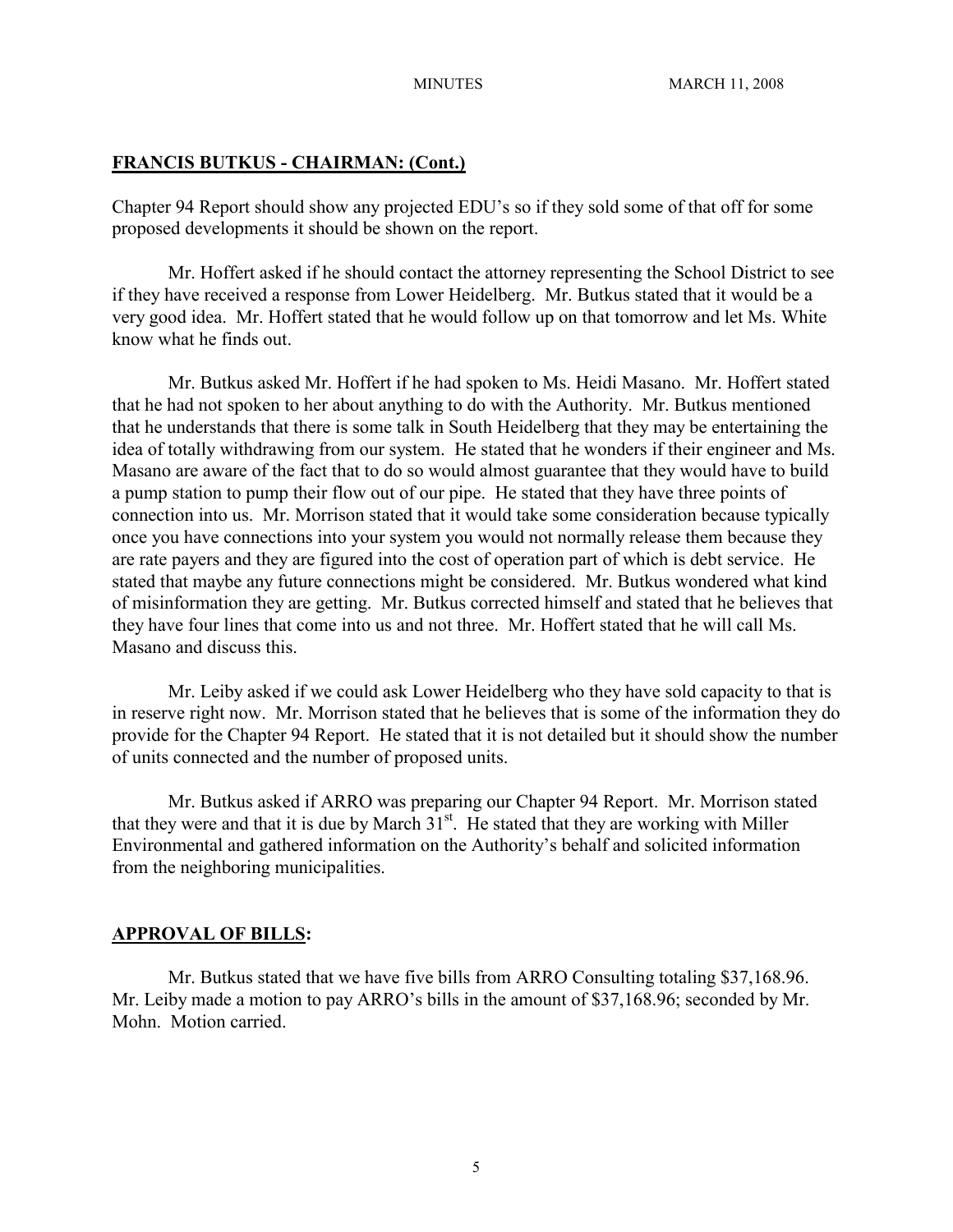#### **APPROVAL OF BILLS: (Cont.)**

Mr. Butkus stated that we have a bill from the Reading Eagle for \$47.85 for advertising the re-scheduled February meeting. Mr. Leiby made a motion to approve payment to the Reading Eagle for \$47.85; seconded by Mr. Mohn. Motion carried.

Mr. Butkus stated that we have a bill from Mr. Hoffert for \$250.00 for services rendered through March 11, 2008. Mr. Leiby made a motion to pay Mr. Hoffert's bill in the amount of \$250.00; seconded by Mr. Mohn. Motion carried.

Mr. Butkus stated that we have a bill from Ms. White in the amount of \$305.21 for services rendered for February 2008. Motion was made by Mr. Leiby to pay Ms. White's bill in the amount of \$305.21; seconded by Mr. Mohn. Motion carried.

Mr. Butkus mentioned that if the attorney for Wilson School District does come in to go through our records that Ms. White's time be covered by the Municipal Authority and not the Borough.

#### **TREASURER'S REPORT:**

Mr. Butkus asked if everyone had received a copy of the Treasurer's Report dated March 11, 2008 and if anyone had any questions. Motion was made by Mr. Leiby to accept the Treasurer's Report; seconded by Mr. Mohn. Motion carried.

Mr. Butkus mentioned that our balances are going down. Ms. White mentioned that the total account balances equals \$389,228.92, and with the bills we have for this evening, which total \$192,662.02, it will leave us with a balance of \$196,566.90. She mentioned that we should get reimbursement from the Borough for the sewer line repairs which are being done by Wexcon and New England Pipe Cleaning. Mr. Butkus mentioned that our only income is Tapping Fees which have basically stopped for now since the Brookfield Manor development is basically complete. Ms. White mentioned that we have a little bit coming in from the Brutto development. Mr. George Butkus mentioned that we will be getting funds in from Traditions. Mr. Francis Butkus mentioned that we are not looking at the volume of income that we had been. He stated that all of the moneys that we dispersed were for exactly what it was supposed to be used for, reduction of the debt and for paying for the major repairs.

#### **MR. GEORGE BUTKUS:**

Mr. George Butkus mentioned that the Borough did agree, based on the BCM Report, to go ahead with the head works, the screenings, and the additional reed beds. He stated that they are hoping to decide at next months meeting, after they can review the Chapter 94 Report briefly,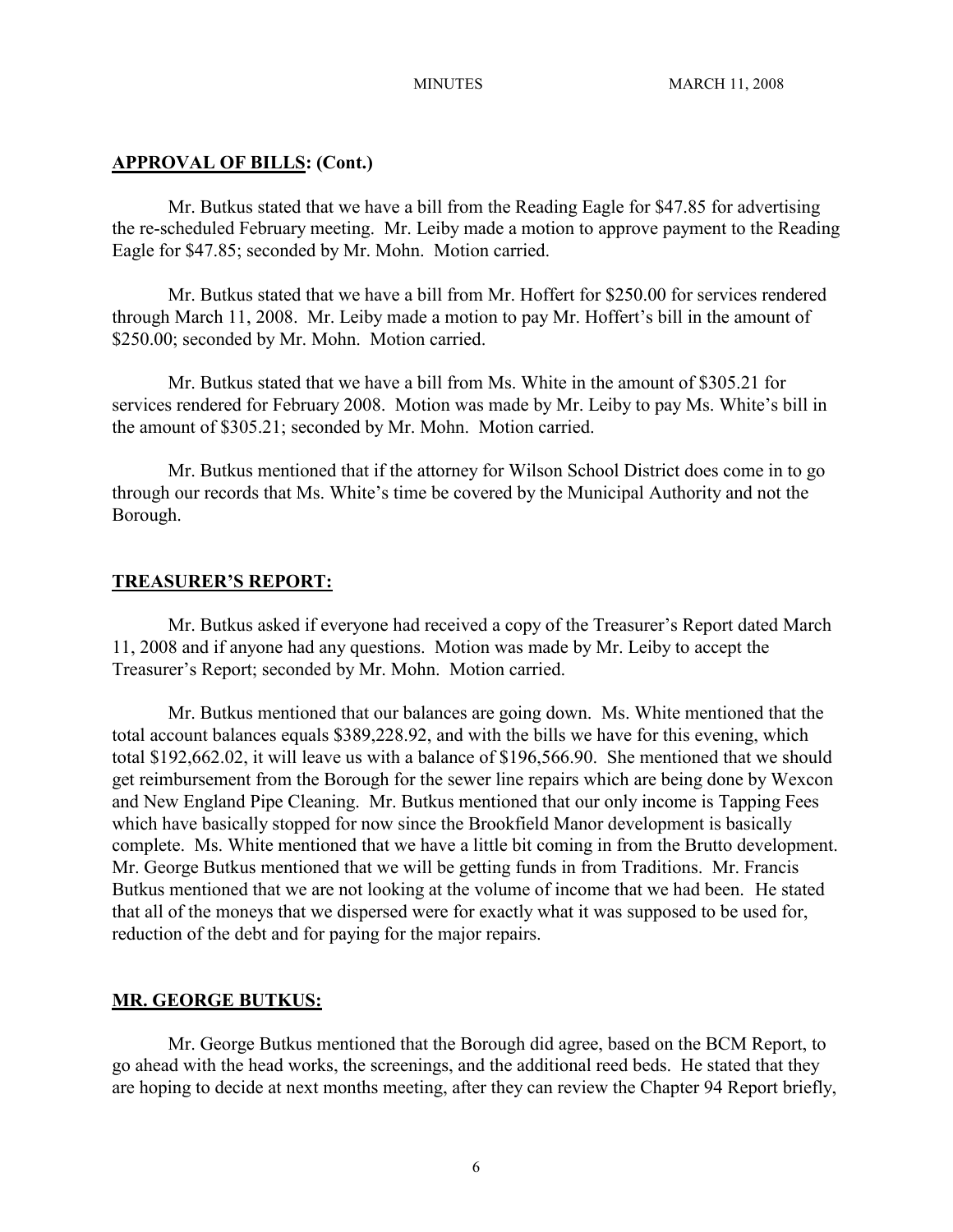# **MR. GEORGE BUTKUS: (Cont.)**

whether or not the Clarifier is necessary. He stated that from Council's side, Mr. David Schlott Jr. has been instructed to prepare a letter responding to the BCM Report from ARRO's standpoint. He stated that there were certain assumptions made, such as, everything is fine now and let the future to the future and the fact that using the second oxidation ditch as a pre-settling tank or storage tank, which experience taught us we can not do.

Mr. George Butkus mentioned that the study group has been formed and that their first meeting will be March  $31<sup>st</sup>$  at 7:00 p.m. here at the Borough Hall. He stated that from there they will establish a more steady recurring date that they can meet. He stated that all meetings will be open to the public and any one is welcome to come and voice their opinion. He mentioned that Ms. White will be the recording secretary for the study group and that way she can answer any questions that they may have concerning how billing is done.

Ms. White mentioned that the Authority Auditor has been at the office for the last two days and that he will be back tomorrow to finish up.

Mr. Francis Butkus mentioned that he has to get together with Mr. Hart about getting the lockable files for down in the basement.

Mr. George Butkus mentioned that they are still experiencing unusual spikes in the BOD back at the sewer plant. He stated that several things are being done to check into the cause. He stated that they are taking additional volume during the twenty-four hour composite sample, splitting it in half and sending them to different labs to see if it is a lab error. He stated that they are also in the process of purchasing a new sampler which was budgeted for and planned to be replaced this year anyway. He also mentioned that they will be doing some grab testing to see if they can nail down where it is coming from. He stated that they are also checking to see if the manhole covers are being tampered with which could mean that some one is illegally dumping into the system.

Mr. Zerr asked who is responsible for making sure sewer lines are capped properly when a building is torn down. Mr. Butkus stated that he believes the plumbing inspector is supposed to ascertain that before it is back filled. Mr. Zerr stated that he believes Grande did not cap the lines on S. Hull Street when those buildings were torn down. Ms. White stated that she is still billing the minimum charges for those properties because they were not permanently capped. Mr. Zerr stated that he is wondering how much water is coming in those lines because water sits there. Mr. George Butkus stated that he believes it is a Borough issue. Mr. Butkus stated maybe we can have the guys from Miller go out and televise it to see if any inflow is coming in. Discussion ensued.